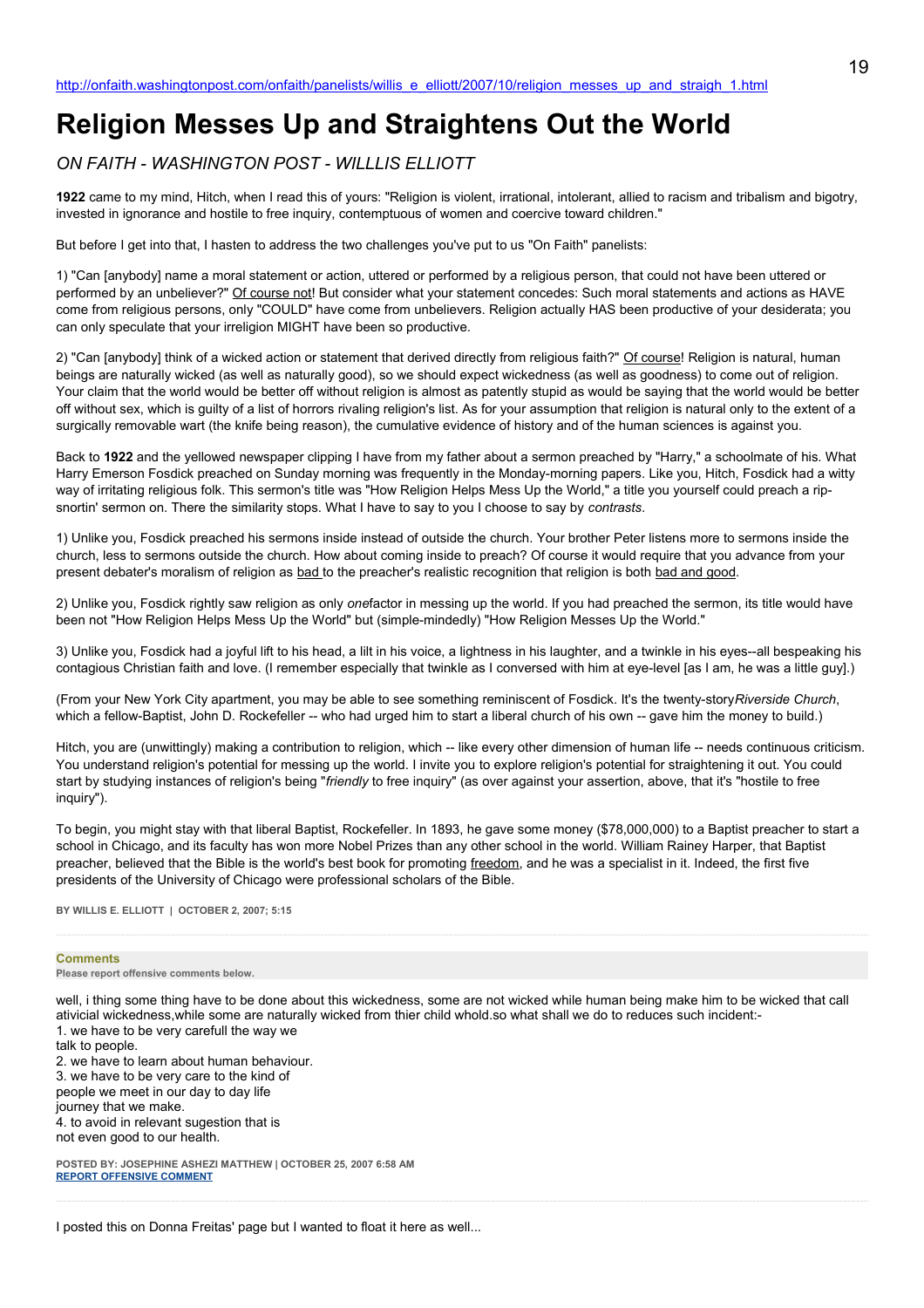I have discovered the key to this whole debate.

Replace the word "religions" with the word "organizations" and the whole antitheist critique comes into sharp focus.

Organizations by their very nature are more effective than individual action... and it is precisely this "organizational" feature that makes them violent (armies), irrational (Burning Man festival), intolerant (the any club with membership requirements), allied to racism and tribalism and bigotry (the KKK organization // any tribe), invested in ignorance and hostile to free inquiry (AMWAY/QUIXTAR organizations), contemptuous of women (Moose Lodge organizations) and coercive toward children (the public education system)."

Antitheists have railed for years against "organized religion" but now that the Church is going Emergent and Emerging, they have to think of a new critique.

Let's face it, there is not necessary connection between (false or not) God-belief and evil, while there are clear links between (religious or not) effective organizations and the evil deeds these organizations can facilitate.

So let's focus the critique on the real causes evil and not the red herring of false God-beliefs.

Peace, RT **POSTED BY: RICHMOND T. STALLGISS | OCTOBER 3, 2007 11:15 AM [REPORT OFFENSIVE COMMENT](mailto:blogs@washingtonpost.com?subject=On%20Faith%20Panelists%20Blog%20%20%7C%20%20Richmond%20T.%20Stallgiss%20%20%7C%20%20Religion%20Messes%20Up%20and%20Straightens%20Out%20the%20World%20%20%7C%20%201464858&body=%0D%0D%0D%0D%0D================%0D?__mode=view%26_type=comment%26id=1464858%26blog_id=618)**

Sorry.The above post is mine.

**POSTED BY: FATHER O'MARLOWE | SEPTEMBER 30, 2007 12:58 PM [REPORT OFFENSIVE COMMENT](mailto:blogs@washingtonpost.com?subject=On%20Faith%20Panelists%20Blog%20%20%7C%20%20Father%20O)**

Yes Hitchins is foolish if he thinks a little logic will stand bteween me and my God.

The reason my faith is so secure is that I know it is on another level from logic and reason and overrated rationalism.

There's more to life than making sense. Sense is for the weak and unsteady.

The highest virtue is accorded those who believe in the least likely,and the most seemingly silly.

Any fool can believe in logic and earthly common sense.

It takes a man of true Faith to believe in the apparently ridiculous.

The Lord understands because he is The Lord.

Will atheists ever get it? I really do not think so.

**POSTED BY: ANONYMOUS | SEPTEMBER 30, 2007 12:56 PM [REPORT OFFENSIVE COMMENT](mailto:blogs@washingtonpost.com?subject=On%20Faith%20Panelists%20Blog%20%20%7C%20%20Anonymous%20%20%7C%20%20Religion%20Messes%20Up%20and%20Straightens%20Out%20the%20World%20%20%7C%20%201454266&body=%0D%0D%0D%0D%0D================%0D?__mode=view%26_type=comment%26id=1454266%26blog_id=618)**

I am not a "believer" that God exists, I KNOW that He exists.

This knowledge, supported by philosophical arguments, is a result of direct experiences with God - not once, but many times, over what now is becoming a rather long life!

In other words, although it is possible to argue that God is a figment of people's imagination, and it also is possible to argue that He is a necessary being, the real test to me is, simply put, does He care about me, personally, and does He demonstrate that through action and interaction?

Have I seen Him - yes!

Have I spoken to Him - yes!

Have I heard Him speak - yes!

Do I always do what He advises - unfortunately, no!

Do I care if you now consider me to be certifiably... well... you know! - No, I do not care!

However, in the views that God has expressed to me, through good people that have written about Him and from Him over thousands of years, as well as in person to person interaction with me, He has been less complimentary of organized religion than any human writer...

Frankly... anyone that takes upon his or her self the mantle of authoritatively representing God... might want to reconsider!

By the way, I can testify that He HAS authorized people to speak for Him, but principally as a means of alerting others that He wants everyone to ask of Him, to find out directly what He has to say about... well... about everything!... Never as a means of exalting one person or group or organization over another!

In fact... He has made it very clear that He is no respecter of persons... What He offers one... He offers to all...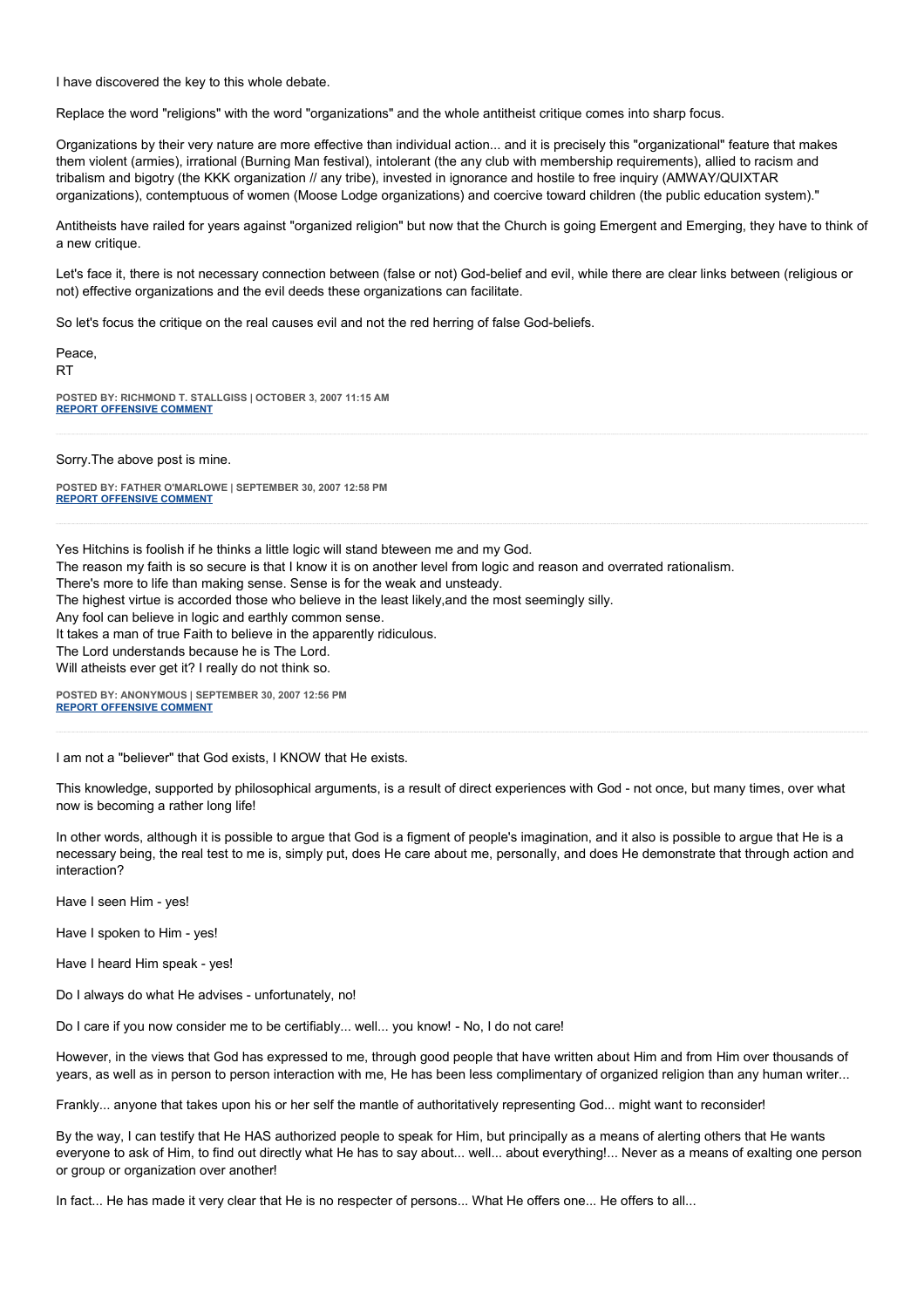As for those who do not "believe"... It is my view and experience that He seems to care about that only because it stops them from enjoying the benefits of learning from Him...

In fact, He is reported to have said that those that do not believe are damned... But a milder and more loving interpretation of that would change the word damned to a more modern "blocked"... That is... blocked from being with God... blocked from finding the happiness that He wants all to have.

The real challenge, then, is to ask and see if He does not answer, is to seek and see if He is not found, to knock and watch for the door to open... But... to do so with faith... or in more modern terms... exercising good faith... that is... being open minded and truly wanting to receive!

Why not try it and see what happens?

I did so first, many, many years ago, and I have repeatedly and successfully done so many, many times since then!

Just as importantly, I personally have met hundreds, possibly thousands, of people in all walks of life, in and out of organized religions, from all over this planet, that have experiences just like I have had... so that they, too, exclaim that they KNOW He is!

The interesting thing is, those who KNOW may have different viewpoints... different life styles and cultures... but they all KNOW because of personal interaction and experience... not because they have followed one or another set of doctrines!

Much like the story of the blind men that went to "see" an elephant (one touched his leg and exclaimed that the elephant was like a tree, another touched his tail and said that the elephant was like a rope, another touched his side and said that an elephant was like a brick wall, another touched his ear and thought the elephant was like a palm tree, and still another touched his trunk and exclaimed that the elephant was like a snake), they may even have different views of what or how He is... but they all know that He is!

By the way, although evil is not yet overcome... He has some very exciting and interesting surprises ready for those that seek Him... and He has promised to... in His own time... conquer evil... even as it shall eternally be presented!

**POSTED BY: BEN YOUNG | SEPTEMBER 30, 2007 3:11 AM [REPORT OFFENSIVE COMMENT](mailto:blogs@washingtonpost.com?subject=On%20Faith%20Panelists%20Blog%20%20%7C%20%20Ben%20Young%20%20%7C%20%20Religion%20Messes%20Up%20and%20Straightens%20Out%20the%20World%20%20%7C%20%201452942&body=%0D%0D%0D%0D%0D================%0D?__mode=view%26_type=comment%26id=1452942%26blog_id=618)**

" Chaotician:

By the way Bgone, Jews do not have a Heaven, Hell, Souls, life after Death, or any of that nonsense!"

Well, that's their problem, or should be.

I don't supppose it ever occured to ou that just maybe the people that appropriated this Jewish stuff that causes so much discord in 'Western' hearts andminds \*never meant what you think it does in the first place?\*

Wacky idea here, but maybe it never made sense to us because it \*just doesn't\* and it's time to stop 'blaming' the Jews or trying to be 'saved' from them, and just...

Whoa. Stop.

Look around. Breathe.

We animal-skin-but-handy-with-pointy-objects Western people are \*not\* The Chosen People, nor do we need to be going begging to be.

We're ....just us.

There was never anything wrong with that.

And, actually, there's absolutely no God from some other part of the world that ever actually did anybody any harm for just doing what's us, and what makes sense.

This is not a competition.

No more hurting people for 'Daddy's' favor, though.

Your toys are too big for that, now,

Big boys.

Figure it out.

It's not actually that hard.

Least if you have enough faith to operate on the idea that the Ultimate God Of Everything won't go away without the latest translation of a book.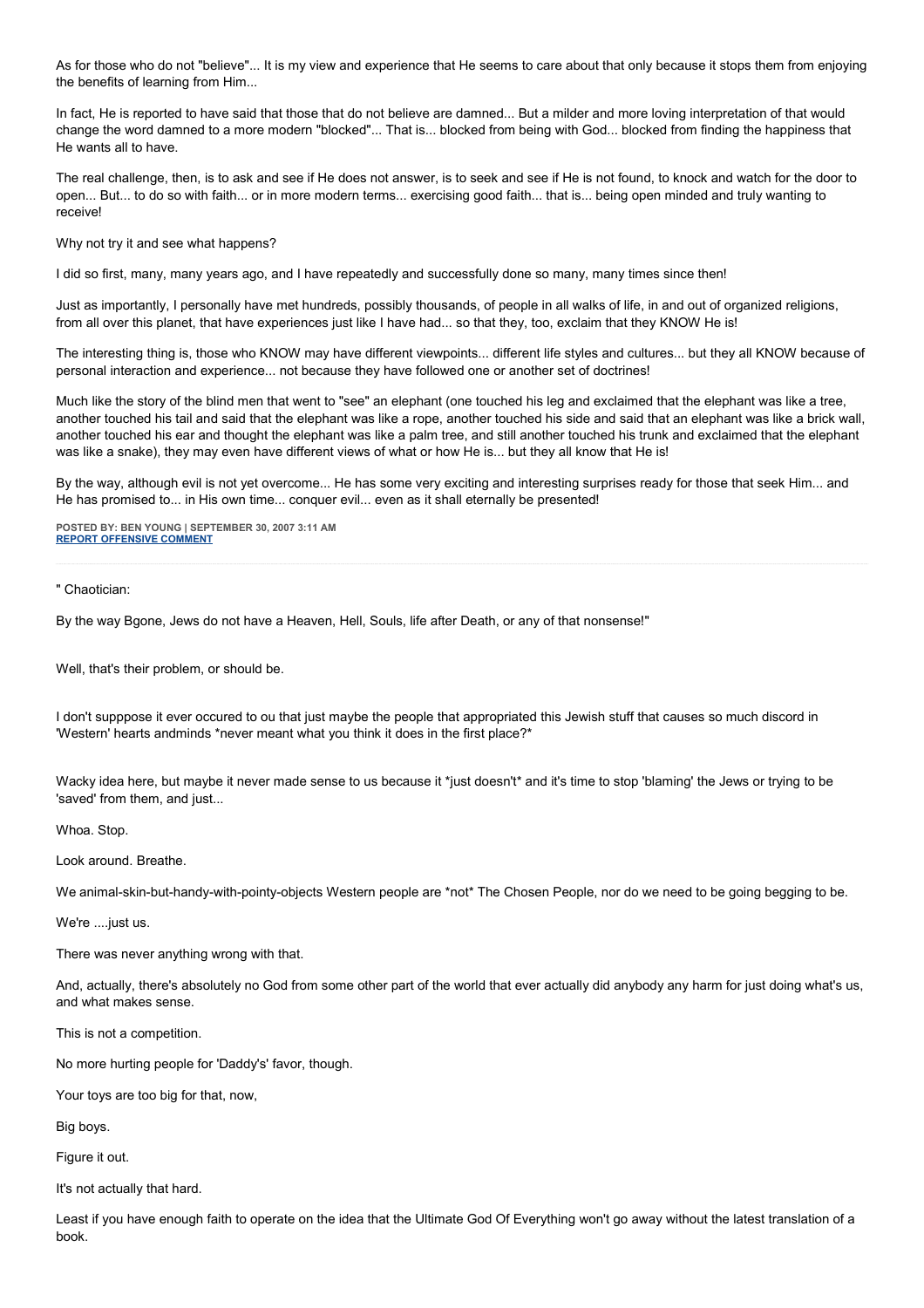## But hey.

Your choice.

Just, suppose your ancestors had a brain in their head before someone imposed a Bible they weren't allowed to read before the industrial revolution anyway...

I know one can get attached to things that way, but hey....

Who said that was what you wanted in the first place?

Except those who use your book to justify doing the exact opposite of what they sy it means.

Suppose your Jesus, and/or some random queer Pagan Paddy that happens to agree told you that your soul actually is your own......

And it has \*absolutely nothing to do with what certain people say it must mean if they mean you must hurt or opress others....\*

What if you actually have nothing in particular to do with anything but where your heart is, and anyone who tells you different just happens to keep getting gaught with their hand or still more unseemly bits in the till?

What if faith means, it's us, all of us, right here, right now... no easy answers, but also, whose fricking 'hard questions?'

What if this was never so hard in the first place.

What if, it's not about some side winning...

What if

The likes of you, and the likes of me, and the likes of this situation..... Just so happen to be all we got.

Perspective, 'holy guys?'

Frankly, the more I talk to Christians, here, the more I lose faith that humanity really has the Right Stuff to make a go of the life we're given...

Then in Burma, some Buddhist monks gotta make the point that some things are worth fighting for.

Or at least standing for.

The very freedoms some seem so anxious to cast off here in the name of a Dominionist 'Christian Nation' that never was....

A 'nation' that probably already killed me... but...

They use platitudes of 'freedom' to justify wrongs...

Here in Burma, people cry for \*rights,\*

Call me Satanic or Unamerican, but I say \*that\* is where my America, the land of Lady Liberty, should be \*heard.\* Right now.

#### Reverend.

**POSTED BY: PAGANPLACE | SEPTEMBER 30, 2007 2:54 AM [REPORT OFFENSIVE COMMENT](mailto:blogs@washingtonpost.com?subject=On%20Faith%20Panelists%20Blog%20%20%7C%20%20Paganplace%20%20%7C%20%20Religion%20Messes%20Up%20and%20Straightens%20Out%20the%20World%20%20%7C%20%201452890&body=%0D%0D%0D%0D%0D================%0D?__mode=view%26_type=comment%26id=1452890%26blog_id=618)**

By the way Bgone, Jews do not have a Heaven, Hell, Souls, life after Death, or any of that nonsense!

**POSTED BY: CHAOTICIAN | SEPTEMBER 30, 2007 12:02 AM [REPORT OFFENSIVE COMMENT](mailto:blogs@washingtonpost.com?subject=On%20Faith%20Panelists%20Blog%20%20%7C%20%20Chaotician%20%20%7C%20%20Religion%20Messes%20Up%20and%20Straightens%20Out%20the%20World%20%20%7C%20%201452517&body=%0D%0D%0D%0D%0D================%0D?__mode=view%26_type=comment%26id=1452517%26blog_id=618)**

It is truely amazing what some religious people can do! Think how much more they could have done if they had a full range of the world to operate in and were not constrained by the superstitions of religion! Baptists, I thought they were not allowed to be worldly or happey!

**POSTED BY: CHAOTICIAN | SEPTEMBER 29, 2007 11:55 PM [REPORT OFFENSIVE COMMENT](mailto:blogs@washingtonpost.com?subject=On%20Faith%20Panelists%20Blog%20%20%7C%20%20Chaotician%20%20%7C%20%20Religion%20Messes%20Up%20and%20Straightens%20Out%20the%20World%20%20%7C%20%201452493&body=%0D%0D%0D%0D%0D================%0D?__mode=view%26_type=comment%26id=1452493%26blog_id=618)**

Let's face it, this is a great time for Atheistic opportunists to strike. In terms of notoriety, the most famous of the world's great monotheistic religions, Christianity, Islam, and Judiasm, are George W. Bush, Osama bin Laden, and Ariel Sharon! Not one of those individuals in any way resembles a force for tolerance, compassion or freedom in the 21st century.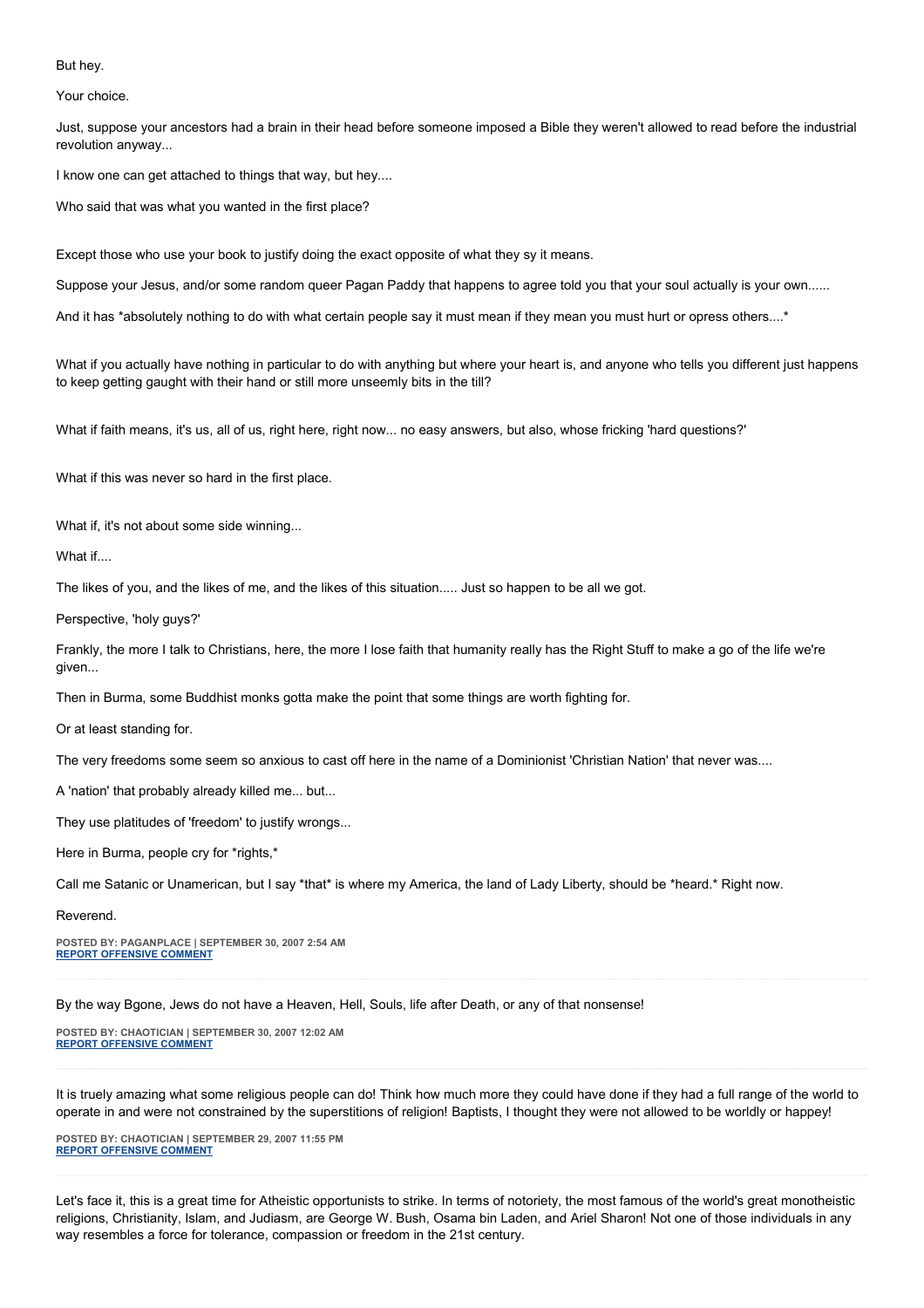As a previous writer has noted, believers are left to celebrate the example of Buddhist monks in Burma.

**POSTED BY: J DITTES | SEPTEMBER 29, 2007 7:18 PM [REPORT OFFENSIVE COMMENT](mailto:blogs@washingtonpost.com?subject=On%20Faith%20Panelists%20Blog%20%20%7C%20%20J%20Dittes%20%20%7C%20%20Religion%20Messes%20Up%20and%20Straightens%20Out%20the%20World%20%20%7C%20%201451870&body=%0D%0D%0D%0D%0D================%0D?__mode=view%26_type=comment%26id=1451870%26blog_id=618)**

Willis E. Elliott:

What secular moral force could equal the religious meaning delivered to the ruling Burmese junta by the upturned alms bowls held aloft by the marching Buddhist monks?

**POSTED BY: ALAN MORRIS | SEPTEMBER 29, 2007 6:17 PM [REPORT OFFENSIVE COMMENT](mailto:blogs@washingtonpost.com?subject=On%20Faith%20Panelists%20Blog%20%20%7C%20%20Alan%20Morris%20%20%7C%20%20Religion%20Messes%20Up%20and%20Straightens%20Out%20the%20World%20%20%7C%20%201451760&body=%0D%0D%0D%0D%0D================%0D?__mode=view%26_type=comment%26id=1451760%26blog_id=618)**

Anders: said, "What Hitchens means with his question, is this: You do not need to believe supernatural things to "Justify" good deeds, but sometimes you do need this belief to justify the bad ones."

Do you know how right your are?

Hell is the concept of somehow stopping murder victims from retaliating in the next world. It's been found in the archaeological record. And, it's the foundation of all three great faiths as well as the foundation of the not so great ones.

It's a piece of cake. Mr A wanted what Mr B had so he killed him and took it, (Cain killed Able). But Mr B does not die, goes on to a new world not all that different from this one. And he carries his memories of this world, getting murdered being one of them.

Sooner or later Mr A will show up in that new world. What will Mr B who has the lay of the land and so on do when Mr A shows up? Mr A desperately needs two things:

1) Mr B must NOT be there in the next world. He needs some other place for him to go. Hello hell, a place where murder victims can be safely restrained.

2) Just in case there are supernatural beings watching him and they have rules, don't allow murder, etc he needs forgiveness.

Hello Jesus, son of God, the ultimate sacrifice to the God to atone for Mr A's sins, taking the life of his fellow man and a litany of other sins that are necessary to get what Mr A wants, covetousness, robbery, etc.

Religion is a known. Religion is kaput, real soon. Kinda going out of style as we speak.

**POSTED BY: BGONE | SEPTEMBER 29, 2007 3:17 PM [REPORT OFFENSIVE COMMENT](mailto:blogs@washingtonpost.com?subject=On%20Faith%20Panelists%20Blog%20%20%7C%20%20BGone%20%20%7C%20%20Religion%20Messes%20Up%20and%20Straightens%20Out%20the%20World%20%20%7C%20%201451372&body=%0D%0D%0D%0D%0D================%0D?__mode=view%26_type=comment%26id=1451372%26blog_id=618)**

"What the world needs now is love, sweet love. That's the only thing there's just too little of."

That's not it Rev?

What the world needs now is a good preachin' to from inside the church?

Just a thought. Do preachers preach to themselves? Anywhere?

I've had some success holding mirrors in front of Jehovah Witness door to door types and saying, "that's so good I don't want you to miss it."

**POSTED BY: BGONE | SEPTEMBER 29, 2007 2:57 PM [REPORT OFFENSIVE COMMENT](mailto:blogs@washingtonpost.com?subject=On%20Faith%20Panelists%20Blog%20%20%7C%20%20BGone%20%20%7C%20%20Religion%20Messes%20Up%20and%20Straightens%20Out%20the%20World%20%20%7C%20%201451305&body=%0D%0D%0D%0D%0D================%0D?__mode=view%26_type=comment%26id=1451305%26blog_id=618)**

What Hitchens means with his question, is this: You do not need to believe supernatural things to "Justify" good deeds, but sometimes you do need this belief to justify the bad ones. In fact, here is another challenge, try coming up with a purely secular evidence-based justification for 9/11, the crusades, the inquisition etc. and name a POTENTIAL crime that could not be justified on the grounds that your God agrees.

Anything, ANYTHING can be justified using religion, if you think you have God on your side, not even the sky is the limit.

The same arguments can be used against dogma such as communism/stalinism, where the system, and the FAITH in the system, contrary to all evidence and reason, is justifying gulags and genocide. It was as good supernaturalism as any.

**POSTED BY: ANDERS | SEPTEMBER 29, 2007 8:17 AM [REPORT OFFENSIVE COMMENT](mailto:blogs@washingtonpost.com?subject=On%20Faith%20Panelists%20Blog%20%20%7C%20%20Anders%20%20%7C%20%20Religion%20Messes%20Up%20and%20Straightens%20Out%20the%20World%20%20%7C%20%201450350&body=%0D%0D%0D%0D%0D================%0D?__mode=view%26_type=comment%26id=1450350%26blog_id=618)**

Not too unreasonable.... Though, while we may dispute Hitchens' idea that all religion inherently messes up the world, too often the temptation is to say, 'I must decide if religion is good or bad, and if I can say this guy doesn't have it 100 percent right, I'll blame non-belief for some other bad thing and continue trying to impose my religious authority on others, as though it \*were\* perfect and entitled to do so, even if it were.'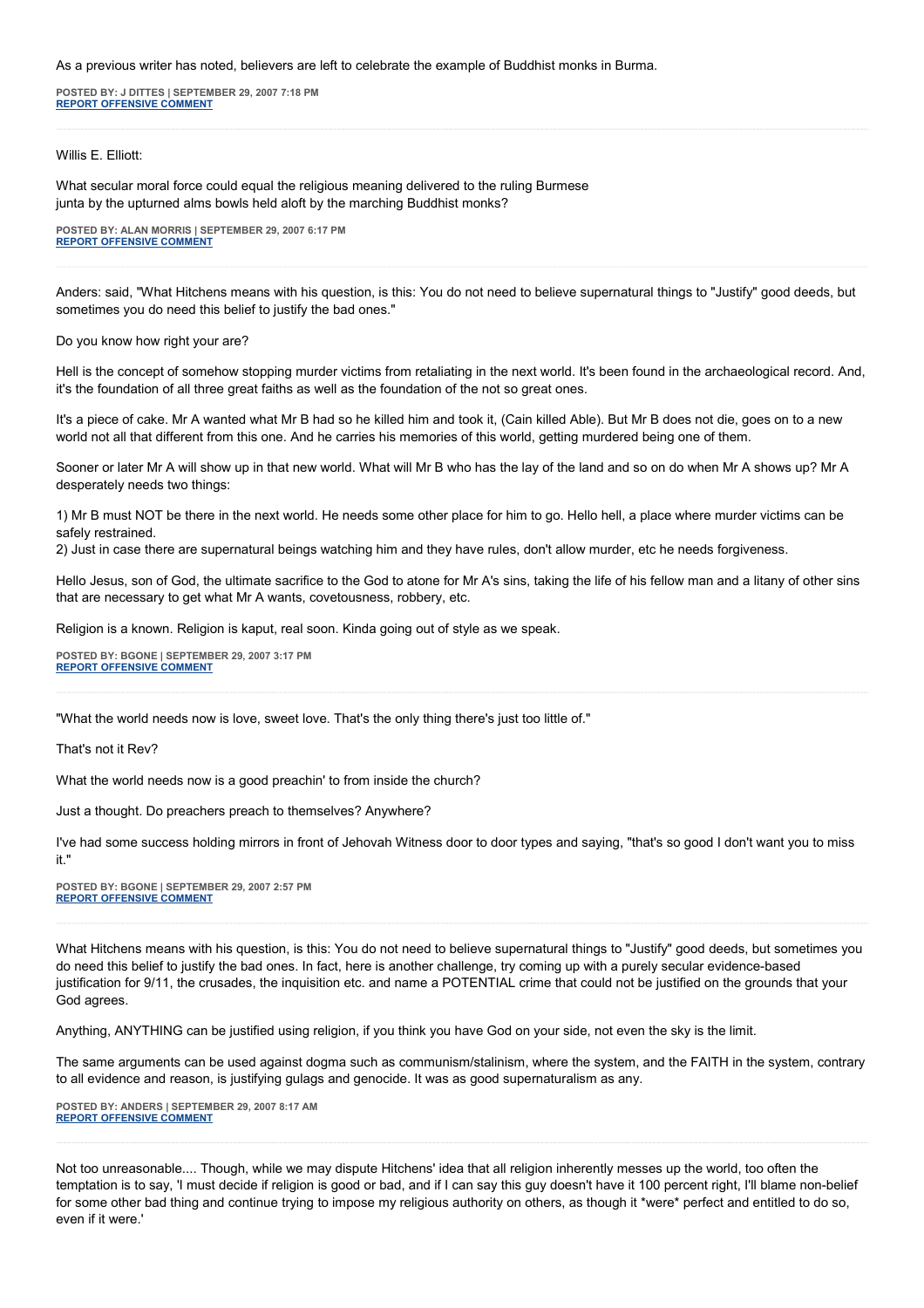I would say that the main reason America, for instance \*is\* such a religious and spiritual country, is because we have something of a history (hardly a perfect one,) of \*constraining\* religion from using government and social power to enforce the abuses that such regions as Europe remember all too well.

There's a tendency now for Christian religious to \*romanticise\* their own institutions' goodness, when, you know, we basically had an Apartheid state in much of America until quite recently.

Certainly, as a queer person, I credit \*secular\* law and values for changing the climate from one where, before Stonewall, I might have expected to grow up in a country where the police were free to treat me as a Biblical abomination undeserving of life, rights and civil liberties, rather than as a free and equal citizen...

And I've certainly lived with the lingering oppressions and hurts and real injustices that certain religious feel it's their right and duty to roll back the clock on.

It's not like they ever completely went away, ...my own life is something of a testament to how people will do real harm and terrible things to people in the name of a religious abstraction.

This is a conspicuous way in which certain religious ideas and ambitions are in fact, \*trying to mess up the world.\*

It's a time when you can have a Senator caught enjoying the furtive, bathroom sex scene of marginalized gay people, then going right back to Congress and opposing hate-crimes protections for gays, in order to seem 'righteous.'

Frankly, he's not the first publicly-pious GOP guy who it turns out just so happens to get his own gratification out of marginalized conditions for gay people, and using the power he gains from religion to try and keep them there.

## I think that if one wants to claim 'religion,'

(really, Christianity and Islam, in Hitchens' generalized statements) is really a force for nobler sentiments, then 'religion' has to actually learn that it's not a matter of, 'Our way is arguably better than nothing, so we must try and impose it as hard as we can, regardless of the real consequences we impose on harmless others for our own comfort,'

But actually to live that nobility.

If 'religion' doesn't want to seem to be the bad guys, you can't just hold up a Hitchens and say, 'Unbelievers are unreasonable when they get cheesed off,'

...you can't just make with the apologism and deny the bad effects of what you say or do, or say that it's in the end 'worth it' to take the whole kit and kaboodle, especially when it's others that end up getting hurt because you like to use big words to tell people who \*ain't that sophisticated\* that in fact gay people are morally-inferior people who deserve eternal torment if they don't obey someone else's interpretations of their own religion, ...what you get there is people taking away from all the rhetoric, 'Gay people or people of different beliefs are bad, I'm better, ...if I rape or assault or socially marginalize someone, endorse hate crimes against them, deny them health care or jobs or housing, well, that's to discourage gayness, so that's Good,'

Same with calling people 'Unamerican' if they aren't Christian, however you defend the notion: the real fact is that Christians aren't being denied public office by atheists for being Christian, but someone \*not\* being Christian or a religion Christians find acceptable is an \*immediate\* disqualifier, often, even, for speaking up.

Fundamentalists have been putting foxes in the henhouse at least since James Watt, which at least was exposed as scandalous, when a Secretary of the Interior was selling off public lands he was supposed to protect cause he thought the Apocalypse was coming anyway, (so, therefore, I guess one may as well cash out.)

The negative sides of religion... like people who put smug bumperstickers on their SUVs claiming the vehicle may suddenly go unpiloted and kill people when they're Raptured...

Well, they want us to 'literally believe' the Bible when it comes to climate science or providing for a future, but I have to wonder exactly what kind of belief allows one to think that's going to happen any minute, ...and instead of taking the train, threaten and gloat about the havoc they believe they will cause.

I mean, ...Is that what we're supposed to 'believe' or at least politically \*obey?\*

We see Christians in Texas breaking up queer families on the basis that it'll lead to unrelated things like bestiality, while in the same antigay bill \*legalizing\* bestiality for themselves, (as long as you 'own' the animal.)

All very pious, I'm sure, but, really.

Surely not above criticism, and clearly, in fact, irrational. The frustration of many angr atheists has a great deal to do with Fundamentalist voices really \*insisting\* on imposing their irrationality on others, and claiming, in fact, that blatant unreason is manifest, universal truth.

Now, I don't much care for Hitchens' blanket condemnations, but there's a few points to look at there. Not just defend.